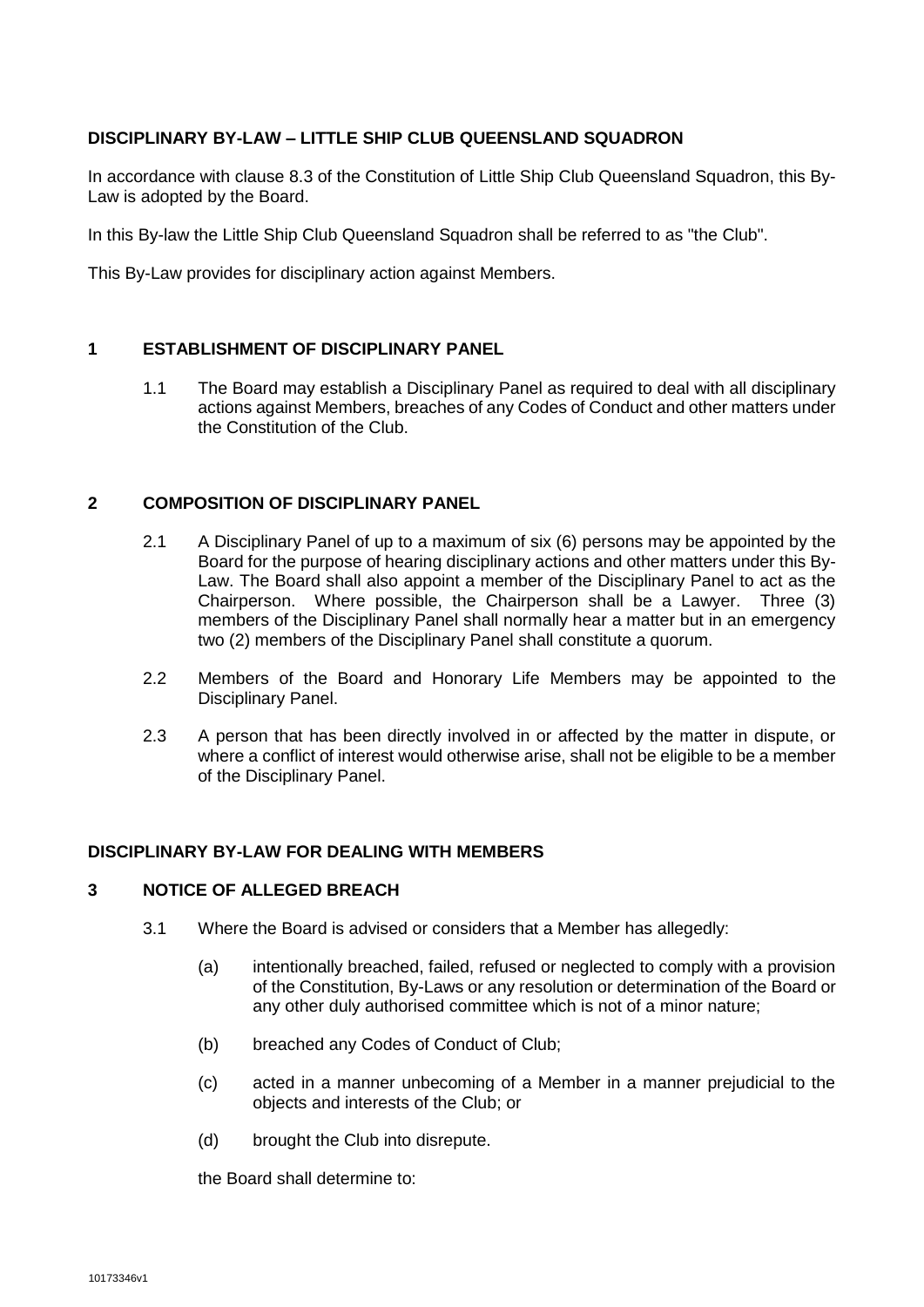- (e) dismiss the matter;
- (f) determine it to be a minor matter and refer it pursuant to clause 4;
- (g) refer the matter to the Disciplinary Panel pursuant to clause 5; and/or
- (h) conduct the member's disciplinary breach itself in accordance with the Club's constitution.

### **4 MINOR MATTERS**

4.1 For minor matters which would not lead to termination of the membership of the Member, the Board may delegate authority of the Secretary or Manager to deal with the minor matter. Pursuant to the Club's constitution and in accordance with the By-Law in the event that the matter is delegated to the Secretary or Manager the provisions of this Disciplinary Procedures By-Law shall not apply to that matter. There shall be no right of appeal from the decision of the Secretary or Manager.

## **5 DISCIPLINARY PANEL PROCESSES RE MEMBERS**

- 5.1 The Board may refer the matter to a Disciplinary Panel and nominate a Chairperson of the Disciplinary Panel in accordance with Rule 2 of this By-Law.
- 5.2 The Secretary or Manager of the Club shall, as soon as practicable following the appointment of a Disciplinary Panel, serve on the Member a notice in writing:
	- (a) setting out the specific details of the alleged breach by the Member;
	- (b) setting out the facts and grounds on which the alleged breach is based;
	- (c) stating that the Member or representative may address the Disciplinary Panel at a hearing to be held not earlier than 7 days and not later than 28 days after service of the notice;
	- (d) stating the date, place and time of that hearing;
	- (e) informing the Member that they may do one or more of the following:
		- (i) attend the hearing;
		- (ii) give the Disciplinary Panel, before the date of that hearing, a written statement regarding the alleged breach.
	- (f) informing the Member that if they do not attend the hearing and/or provide a written statement prior to the hearing, the hearing will proceed and the matter will be determined in their absence.
- 5.3 Despite Rule 5.2(f) of this By-Law, the hearing may be held at any other time that the Chairperson of the Disciplinary Panel and the Member agree.
- 5.4 At a hearing of the Disciplinary Panel, the Disciplinary Panel shall: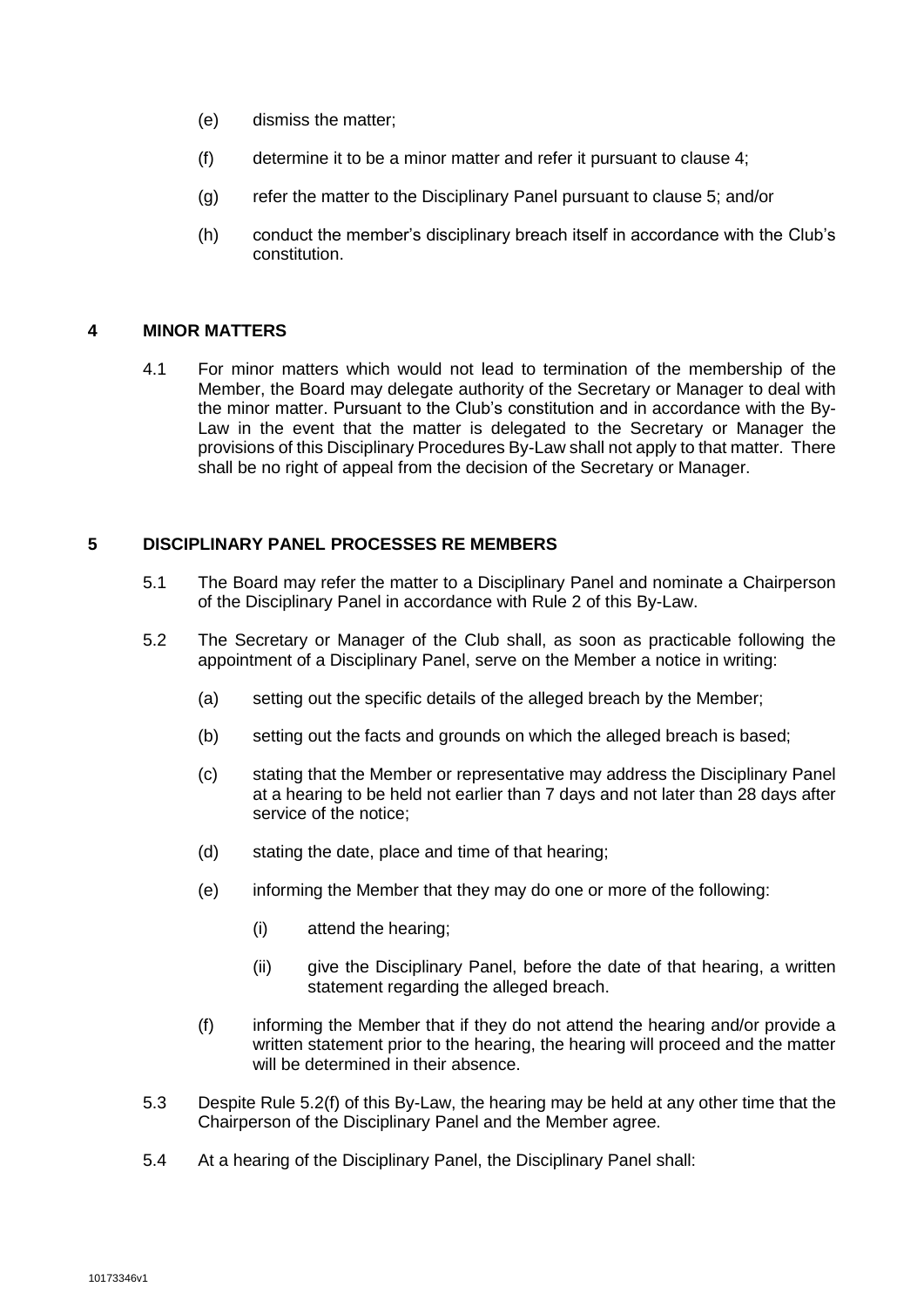- (a) give the Member every opportunity to be heard;
- (b) give other aggrieved parties and any witnesses the right to be heard, present evidence or submit a written statement;
- (c) give due consideration to any written statement submitted by the Member; and
- (d) by resolution determine whether the alleged breach occurred.
- 5.5 The Club and the Member may be entitled to any representation (legal or otherwise) at the hearing as determined by the Chairperson.
- 5.6 The Disciplinary Panel shall hear and determine the alleged breach in whatever manner it considers appropriate in the circumstances (including by way of teleconference, video conference or otherwise) and shall determine what evidence shall be admissible at the hearing, provided that it does so in accordance with the principles of natural justice.
- 5.7 The Disciplinary Panel will make its decision immediately following the conclusion of the hearing if possible, but otherwise it shall inform the Member and the Secretary Manager of its decision within seven (7) days of the hearing.
- 5.8 If the Disciplinary Panel considers that the alleged breach did not occur, the matter shall be dismissed.
- 5.9 If the Disciplinary Panel considers that the alleged breach occurred, it may impose any one or more of the penalties set out in Rule 6 of this By-Law.
- 5.10 The Disciplinary Panel shall not be required to but may provide reasons for its decision.
- 5.11 Each party shall be responsible for their own costs associated with the Disciplinary Panel hearing. The Disciplinary Panel has no power to award costs to a party.

### **6 PENALTIES**

- 6.1 If the Disciplinary Panel considers that the alleged breach occurred, the Disciplinary Panel may impose any one or more of the following penalties:
	- (a) impose a warning;
	- (b) direct the Member to make a verbal or written apology;
	- (c) where there has been damage to property, direct that the Member pay restitution to the relevant person or organisation that controls or has possession of the damaged property;
	- (d) withdrawal of any awards, placings, records or achievements bestowed upon the Member in any tournaments, activities or events held or sanctioned by the Club;
	- (e) direct that any rights, privileges and benefits provided to the Member by the Club be suspended for a specified period and/or terminated;